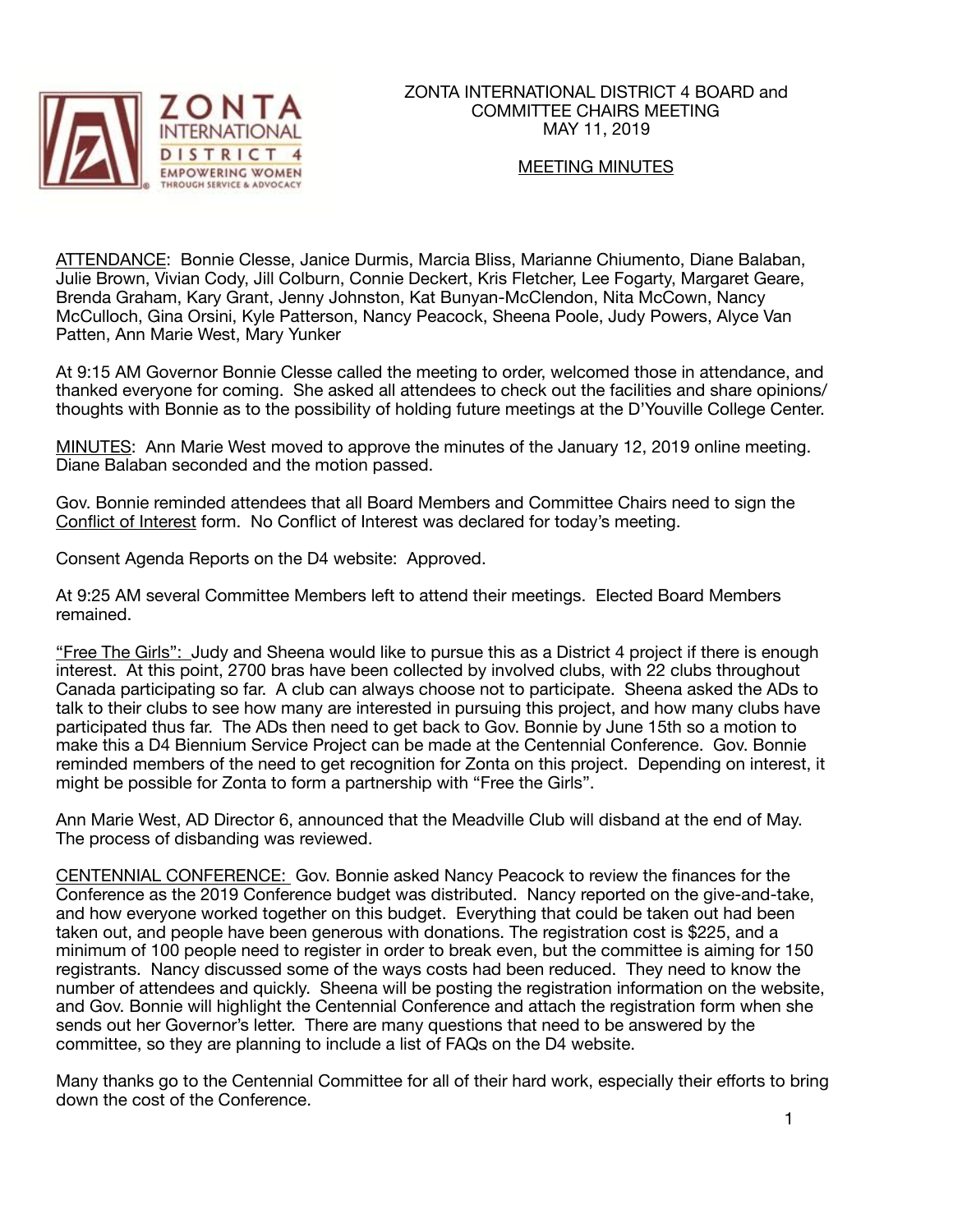CENTENNIAL AWARDS: D4 has three award winners. A template for the certificates is now available. A discussion took place regarding ways of honoring these three special women. Gina Orsini moved to invite the three Centennial Award recipients to the Centennial Conference, and to provide them with certificates, a yellow rose, lunch, and \$100 each to be given to an organization with whom they work. Nita McCown seconded. The vote passed with 8 pro and 1 con.

At 10:40 committee members returned to the meeting.

AWARDS COMMITTEE - Alyce Van Patten: How can we get clubs to participate in the Awards Program? These are some issues that were brought up:

- budget issue with some clubs
- "too much work for too little money" so not getting applications
- Is there a college/university in the area appropriate for the award, e.g. Klausman?
- applications in general are down
- some clubs do respond, but do not follow directions
- breakdown at high school level students may not be getting the info. (need teacher/principal to be the advocate)
- have to hope that students will take responsibility to find out about these scholarships
- make applications easier to fill out/be more proactive regarding these applications
- perhaps connect at a "college night"

BY LAWS - Kris Fletcher: 2 proposals presented by the Zonta Club of Kitchener-Waterloo: The first proposal is: "Election shall be by ballot vote unless there is but one nominee for the office. If there is only one nominee, the nominee shall be acclaimed to office and the presiding officer shall announce this to the conference voting members." This is for Districts and Clubs only. Brenda Graham moved to forward the proposal, as presented, to the Centennial Conference for voting. Diane Balaban seconded. There was discussion and then the vote. The motion was passed unanimously.

The second proposal presented by the Zonta Club of Kitchener-Waterloo is in regards to Zonta International's Reproductive Health Policy. The Proposed Policy Statement: "Zonta International is an organization pledged to improve the health status of women and believes every woman has the intrinsic right to safe reproductive health." Jenny Johnston moved to place this proposal regarding Zonta International's Health Policy on the D4 Centennial Conference agenda for voting. Brenda Graham seconded. There was discussion and then the vote. The motion was passed unanimously.

COMMUNICATIONS COMMITTEE - Sheena Poole: Sheena reported that the D4 website is only as good as we make it. She reminded everyone that we have "go to meeting" and it needs to be used. Please contact Kat Bunyan McClendon with any questions regarding social media.

WORKSHOP REPORTS: AD Diane Balaban reported for Areas 5 and 6 and gave kudos to Jamestown for the great job. They planned on 40 and had 60 in attendance. They made a \$1600 profit. The comments included: more time needed for table topics; presenters and others need to stick to time allotment/directions. Ann Marie reported that Meadville is scheduled to host next year, but will not be doing it because they are disbanding.

AD Brenda Graham reported a profit of \$85.50 for Areas 1 and 2. Fifty-four registered, 52 paid, and 49 attended. There were positive comments for the accommodations, table topics, and networking. Some felt that more time is needed for the table topics, and more space is needed if the Workshop is held only in one room. The comments provided a great list of topics for the Conference.

AD Jenny Johnston reported for Areas 3 and 4. This Workshop was held recently and all the financial information is not yet available. Sixty-four Zontians attended and the comments showed how much they liked the sharing of ideas. They liked the technology and social media sessions, and want to spend time sharing projects and fundraising ideas. The D4 Presidents would like to meet with all the Presidents at least once a year.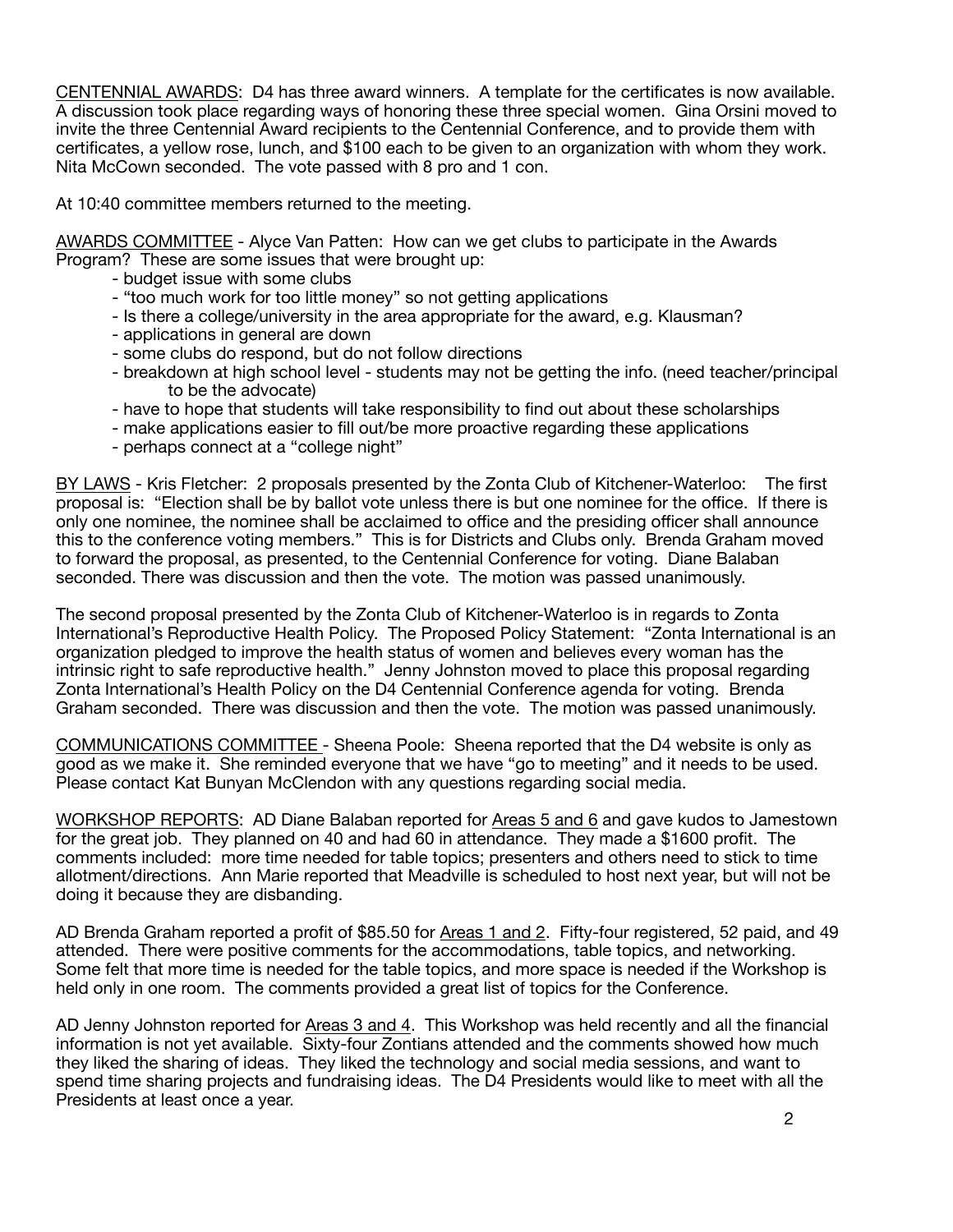# GOVERNOR'S REPORT:

- Gov. Bonnie presented the 95 Anniversary certificate of ZC Niagara Falls, NY to member "Kat" Bunyan McClendon.
- Everyone present attended at least one Workshop so we won't repeat that here.
- We're proud that Thirteen Clubs applied for ZI Centennial Grants.
- On May 8, ZI President Susanne reported that there will be No Common Action Event on Nov. 8, 2019. ADs, please tell your clubs to do something their own way and publicize it.
- D4 Centennial Awardees were chosen by our members' votes our 3 Workshops: Areas 1 & 2: Time Nagy for Canada/Areas 3 & 4: Mary Travers Murphy for New York/Areas 5 & 6: Susan Evans for Pennsylvania.
- ZI told us to invite our Centennial Awardees to speak at Conference.
- A6D Ann Marie West reported that ZC Meadville is disbanding. With ZC Fort Erie already disbanding, that makes two clubs we're losing this biennium. She will secure a new Host for the Areas 5 & 6 2020 Workshop. We'll now have 33 clubs.
- Our D4 Workshop Schedule for 2020 is: Areas 1 & 2: ZC Brampton-Caledon/Areas 3 & 4: Hamburg-Orchard Park/Areas 5 & 6: To be decided.
- Although there is a List of the respective responsibilities for Club & Governor in the D4 Manual, the Presidents of 2019 Host Clubs-Rosie Papalia, Brenda Graham, and Jenny Johnston, & I are planning a more detailed timeline plan of what needs to be done in planning Workshops.
- We had a high attendance of 177 at our 3 Workshops. Due to speaker's overtime at Areas 5 & 6, we had timers at the next 2 Workshops.
- At the June 7-9, 2019 NAIDM (N. American Interdistrict Meeting), Connie Deckert & Past Governors Kathleen Douglass & Lori Robinson will be presenters. Many D4 Zontians are attending.

TREASURER'S REPORT: Marcia distributed copies of the report and reviewed it. The budget for the next Biennium will be similar to this Biennium's budget.

#### CENTENNIAL EVENTS:

Zonta Club of Niagara Falls, New York just celebrated 95 years.

Janice reported on the Travelling Flag. Clubs should contact their ADs to get the Flag scheduled.

Jenny reported on the Time Capsule. It will be buried under the "Spirit of Womanhood" in Delaware Park. Clubs should bring their Preservation Bags to the Conference.

Sheena is working on a new program and will have the Centennial Conference online registration information on the website soon.

Hotel rooms have to be booked by August 24th and must be booked under "Zonta". Bonnie will include information about the hotel rooms in her Newsletter.

Please send any table top, etc. ideas to Bonnie.

AMELIA EARHART: Nancy McCulloch reported that Donna is asking for basket donations or \$100 cash. Individuals can also donate small items. 100% of clubs responded last year, and over \$3000.00 was raised. Donna will be sending a letter regarding these donations.

### COMMITTEE REPORTS:

ADVOCACY: Connie contacted all 22 Canadian Clubs and asked for (non-Zontian) nominations for the Centennial Award. Lee reported on the USA Caucus, and asked that each Club send their Advocacy Chair's contact information to her. She also reported that "[supermajority.com](http://supermajority.com)" is a new political group we should look at.